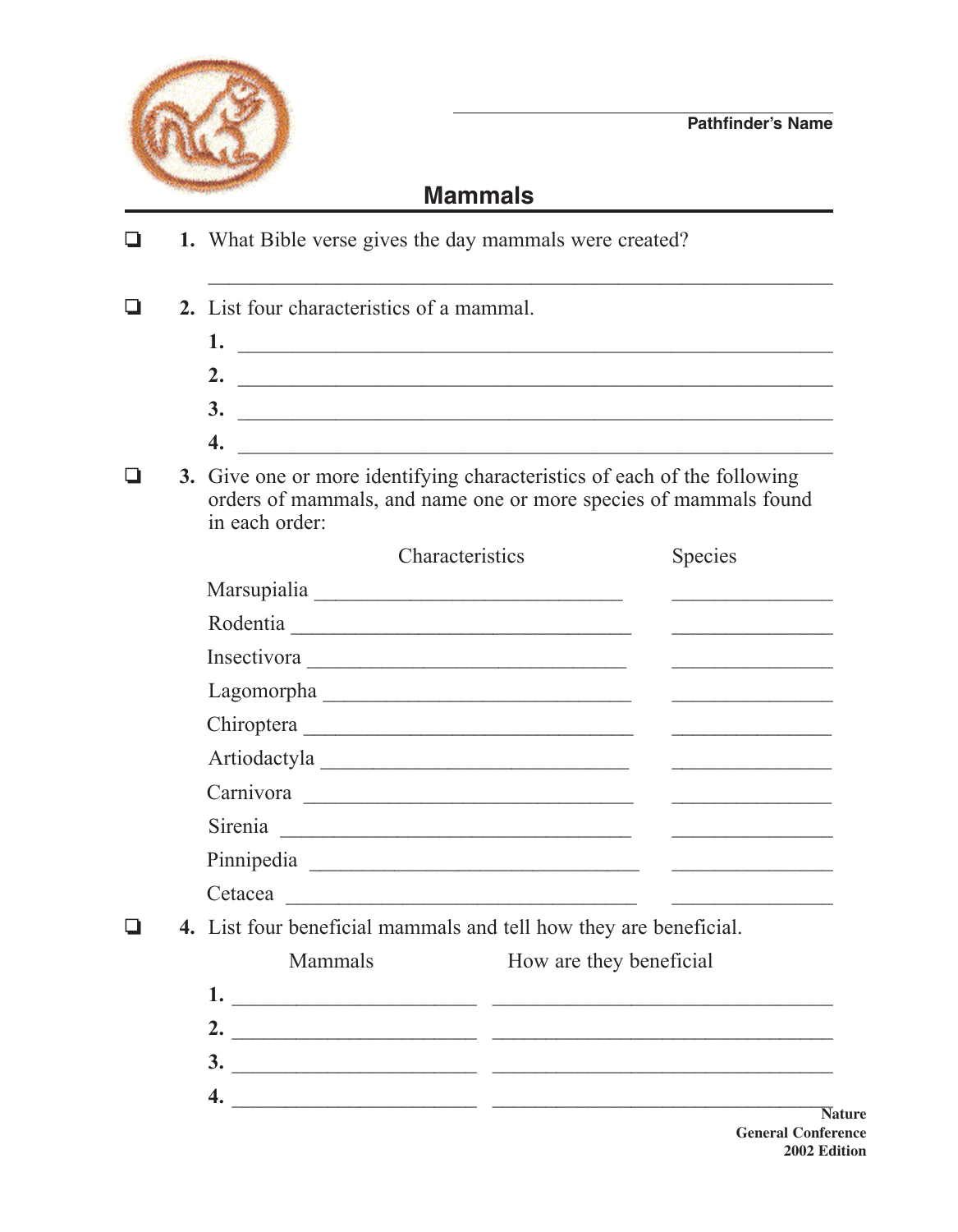| $\Box$<br>5. List four things mammals do that are harmful. |  |
|------------------------------------------------------------|--|
|------------------------------------------------------------|--|

- **1.** \_\_\_\_\_\_\_\_\_\_\_\_\_\_\_\_\_\_\_\_\_\_\_\_\_\_\_\_\_\_\_\_\_\_\_\_\_\_\_\_\_\_\_\_\_\_\_\_\_\_\_\_\_\_\_
- **2.** \_\_\_\_\_\_\_\_\_\_\_\_\_\_\_\_\_\_\_\_\_\_\_\_\_\_\_\_\_\_\_\_\_\_\_\_\_\_\_\_\_\_\_\_\_\_\_\_\_\_\_\_\_\_\_ **3.** \_\_\_\_\_\_\_\_\_\_\_\_\_\_\_\_\_\_\_\_\_\_\_\_\_\_\_\_\_\_\_\_\_\_\_\_\_\_\_\_\_\_\_\_\_\_\_\_\_\_\_\_\_\_\_
- **4.** \_\_\_\_\_\_\_\_\_\_\_\_\_\_\_\_\_\_\_\_\_\_\_\_\_\_\_\_\_\_\_\_\_\_\_\_\_\_\_\_\_\_\_\_\_\_\_\_\_\_\_\_\_\_\_
- $\Box$  6. List four mammals that are completely aquatic and designate their natural range.
	- **1.** \_\_\_\_\_\_\_\_\_\_\_\_\_\_\_\_\_\_\_\_\_\_\_\_\_\_\_\_\_\_\_\_\_\_\_\_\_\_\_\_\_\_\_\_\_\_\_\_\_\_\_\_\_\_\_ **2.** \_\_\_\_\_\_\_\_\_\_\_\_\_\_\_\_\_\_\_\_\_\_\_\_\_\_\_\_\_\_\_\_\_\_\_\_\_\_\_\_\_\_\_\_\_\_\_\_\_\_\_\_\_\_\_ **3.** \_\_\_\_\_\_\_\_\_\_\_\_\_\_\_\_\_\_\_\_\_\_\_\_\_\_\_\_\_\_\_\_\_\_\_\_\_\_\_\_\_\_\_\_\_\_\_\_\_\_\_\_\_\_\_
- **4.** \_\_\_\_\_\_\_\_\_\_\_\_\_\_\_\_\_\_\_\_\_\_\_\_\_\_\_\_\_\_\_\_\_\_\_\_\_\_\_\_\_\_\_\_\_\_\_\_\_\_\_\_\_\_\_  $\Box$  **7.** Name the largest mammal in the world and tell where it lives, how it feeds, and what it eats.

|  | Mammal                                                                                                                                       |
|--|----------------------------------------------------------------------------------------------------------------------------------------------|
|  | Lives                                                                                                                                        |
|  | Feeds                                                                                                                                        |
|  | Eats                                                                                                                                         |
|  | 8. List eight species of wild mammals that are in your reagon. Send at<br>least 5 hours searching for wild mammals in there natural habitat. |

|   | $\mathbf{J}$ . |
|---|----------------|
|   |                |
| ◡ |                |
|   |                |

o **9.** Write or tell a story about "Wild Mammals I Have Observed".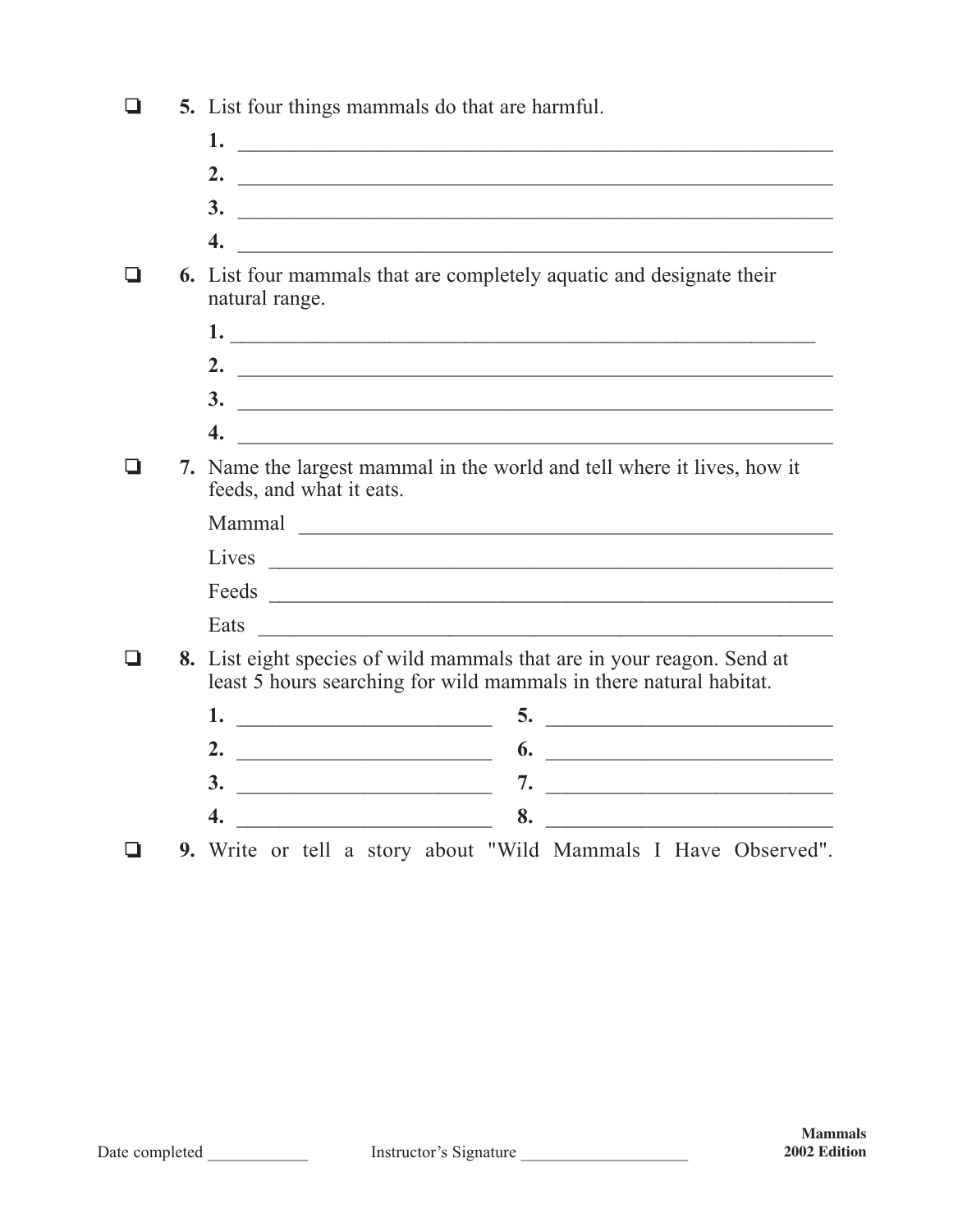## **Mammals, Advanced**

|  | 1. Have the Mammals Honor                                                                                                        |  |  |  |  |  |
|--|----------------------------------------------------------------------------------------------------------------------------------|--|--|--|--|--|
|  | 2. What mammals in your locality are protected by law?                                                                           |  |  |  |  |  |
|  | Why?                                                                                                                             |  |  |  |  |  |
|  | 3. How do the processes of birth and care for the young differ in<br>monotremes and marsupials from all other orders of mammals? |  |  |  |  |  |
|  | Momotremes                                                                                                                       |  |  |  |  |  |
|  |                                                                                                                                  |  |  |  |  |  |
|  | 4. Name five different ways in which mammals protect themselves and<br>their young, and cite an example of each.                 |  |  |  |  |  |
|  | Ways of protection<br>Examples                                                                                                   |  |  |  |  |  |
|  | $\frac{1}{2}$                                                                                                                    |  |  |  |  |  |
|  | 2. $\qquad \qquad$                                                                                                               |  |  |  |  |  |
|  |                                                                                                                                  |  |  |  |  |  |
|  | 4. $\overline{\phantom{a}}$                                                                                                      |  |  |  |  |  |
|  | 5.                                                                                                                               |  |  |  |  |  |
|  | 5. What mammals are agents for the transmission of tularemia, bubonic<br>plague, trichinosis, and rabies?                        |  |  |  |  |  |
|  |                                                                                                                                  |  |  |  |  |  |
|  | Bubonic plague                                                                                                                   |  |  |  |  |  |
|  |                                                                                                                                  |  |  |  |  |  |
|  | Rabies                                                                                                                           |  |  |  |  |  |

**Nature General Conference 2002 Edition**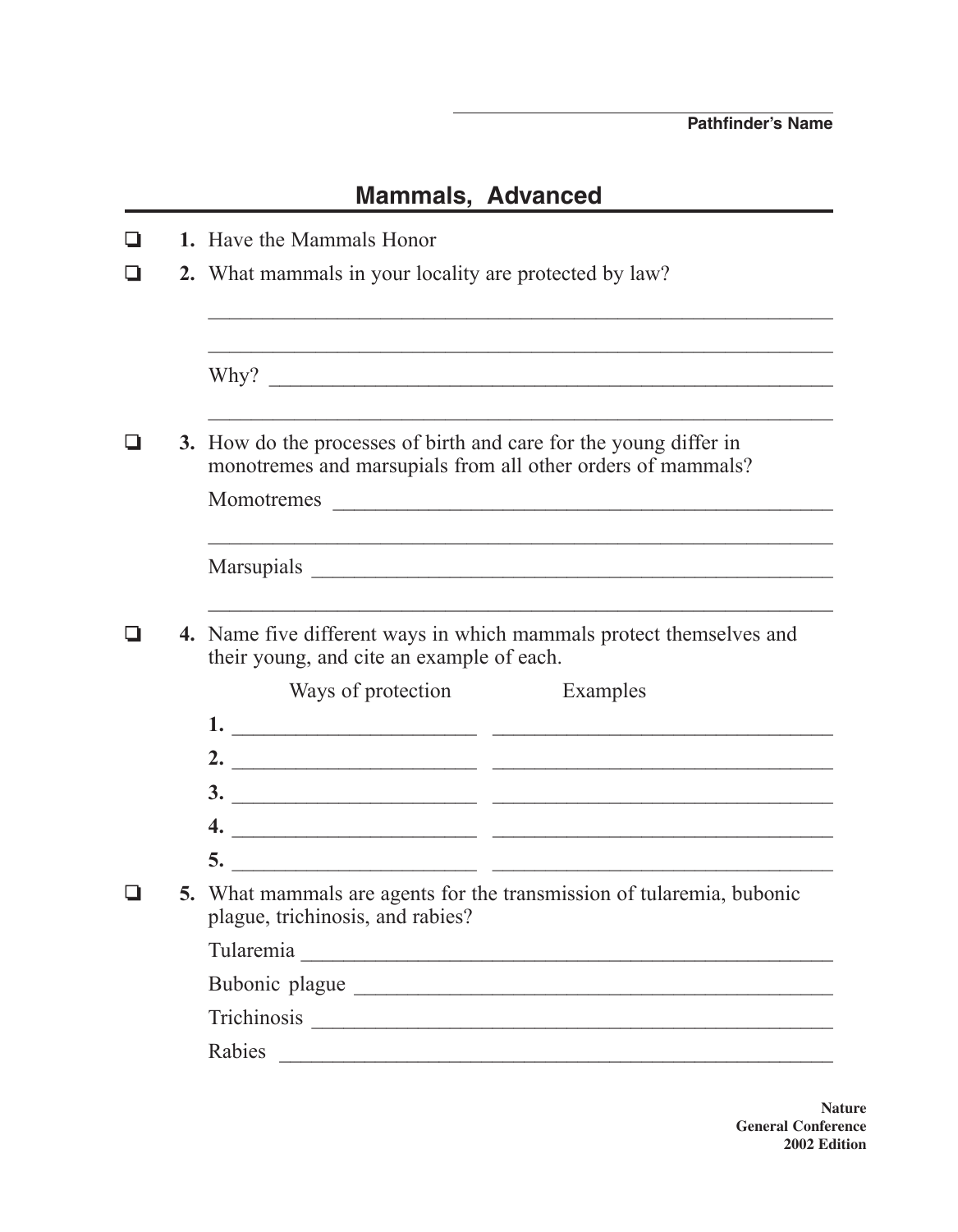- **6.** List 15 species of wild mammals which you personally have observed and identified in the wild. For each one listed, include the following data: (Complete Chart #1)
	- **a.** Name
	- **b.** Date observed
	- **c.** Locality
	- **d.** Habitat (woods, field, swamp)
	- **e.** Time of day
	- **f.** Behavior (what the animal was doing)